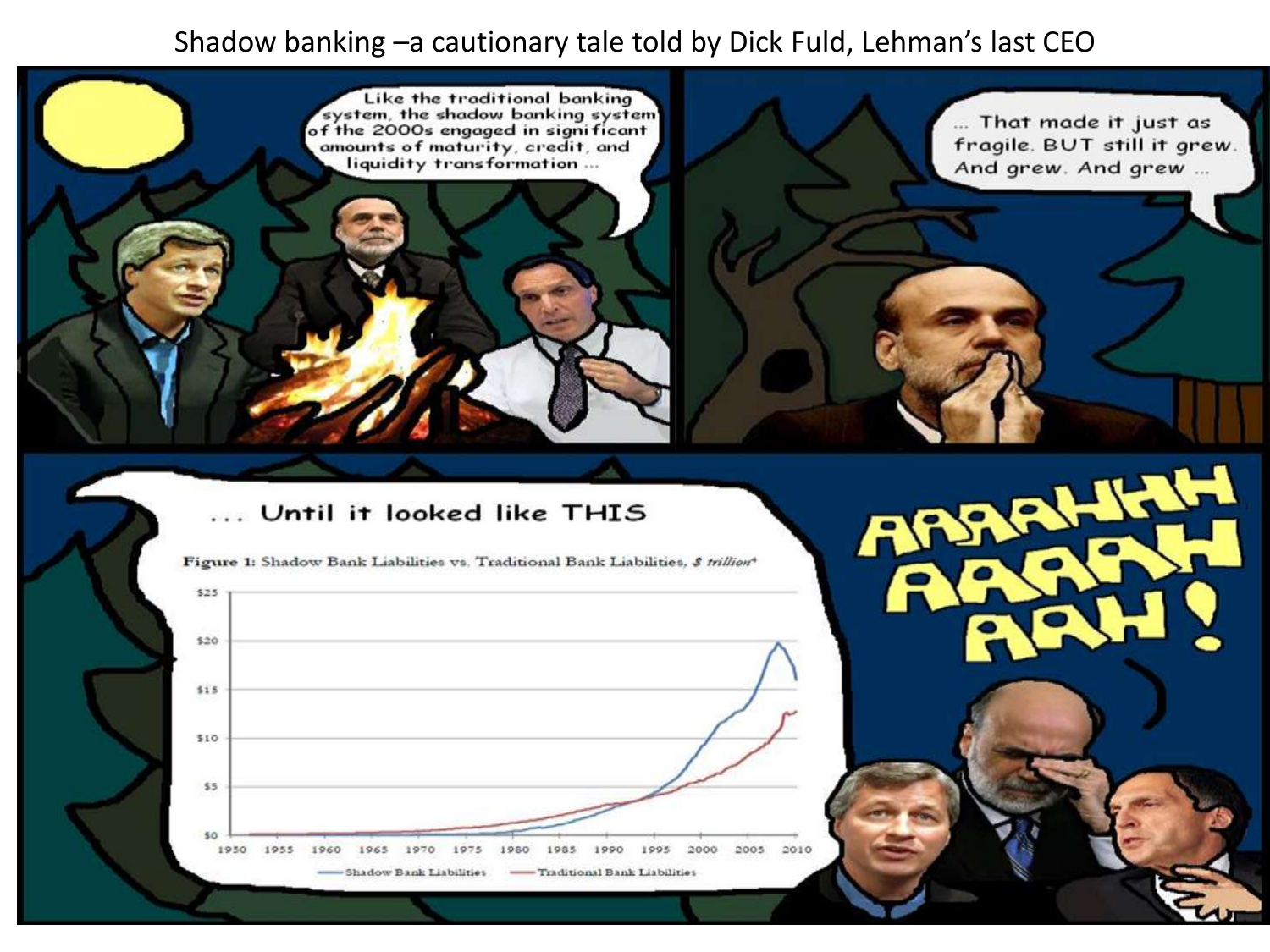#### Shadow banking –work in progress

- No consensus yet on definition.
- Financial stability Board--'credit intermediation involving entities and activities (fully or partially) outside the regular banking system'.
- IMF too broad a definition, includes many elements that does not constitute shadow banking
- More granular approach needed
- Claessens, Ratnovski "all financial activities, except traditional banking, which require a private or public backstop to operate"
- Literature too US centric not enough focus on other 'shadow banks' such as India (Non-bank Finance Companies) or China (wealth management products) for example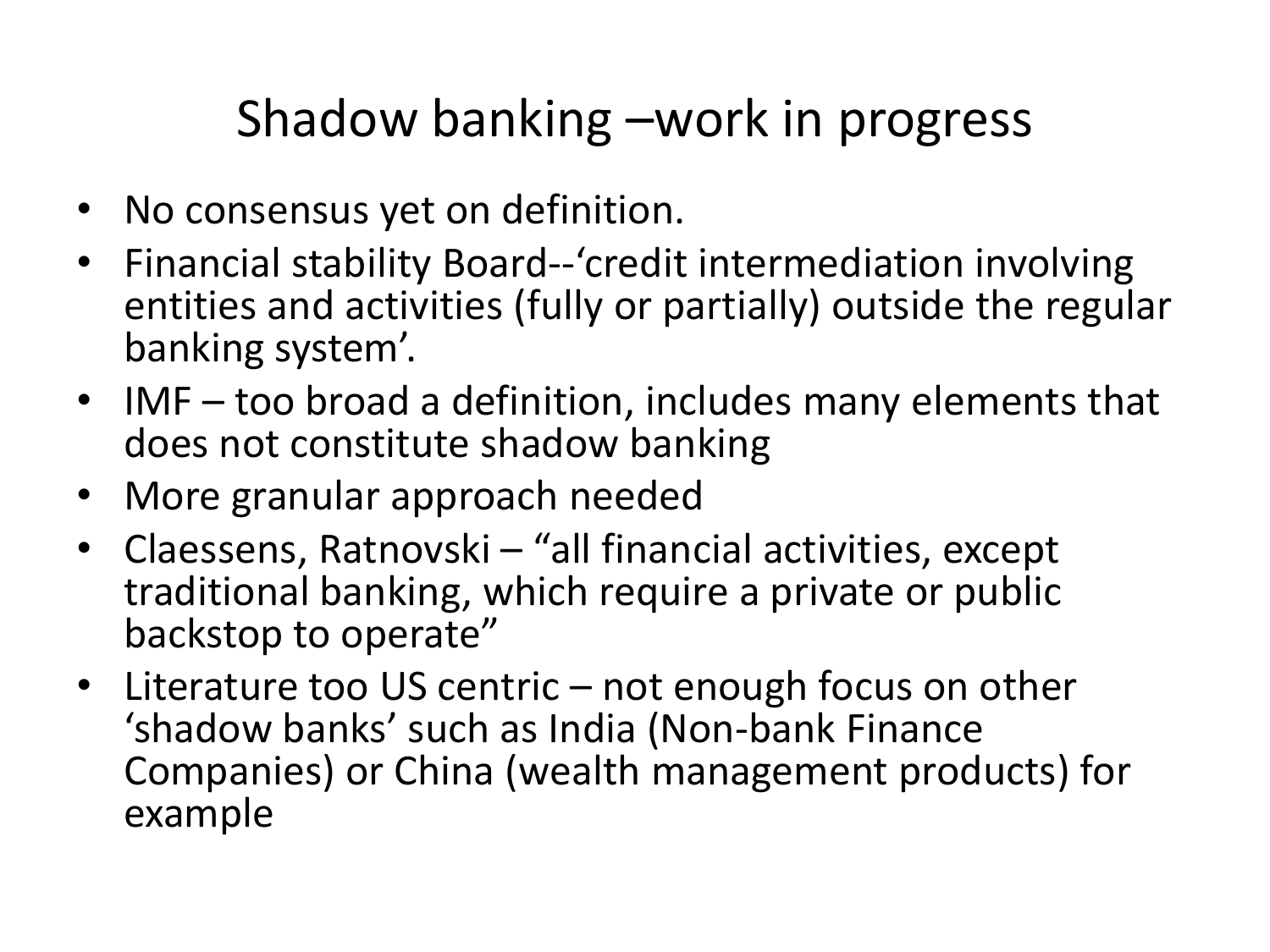## Some estimates

- FSB's 'flow of funds' or top down approach to estimation
- Size of 71 trillion USD for 2012. This is about half the banking system's assets and 117 per cent of global GDP
- This masks the enormous variations across geographies
- Spain for instance saw a decline of 11 per cent in 2012 while China saw a growth of 42 per cent.
- Emerging markets as a whole saw a growth of 20 per cent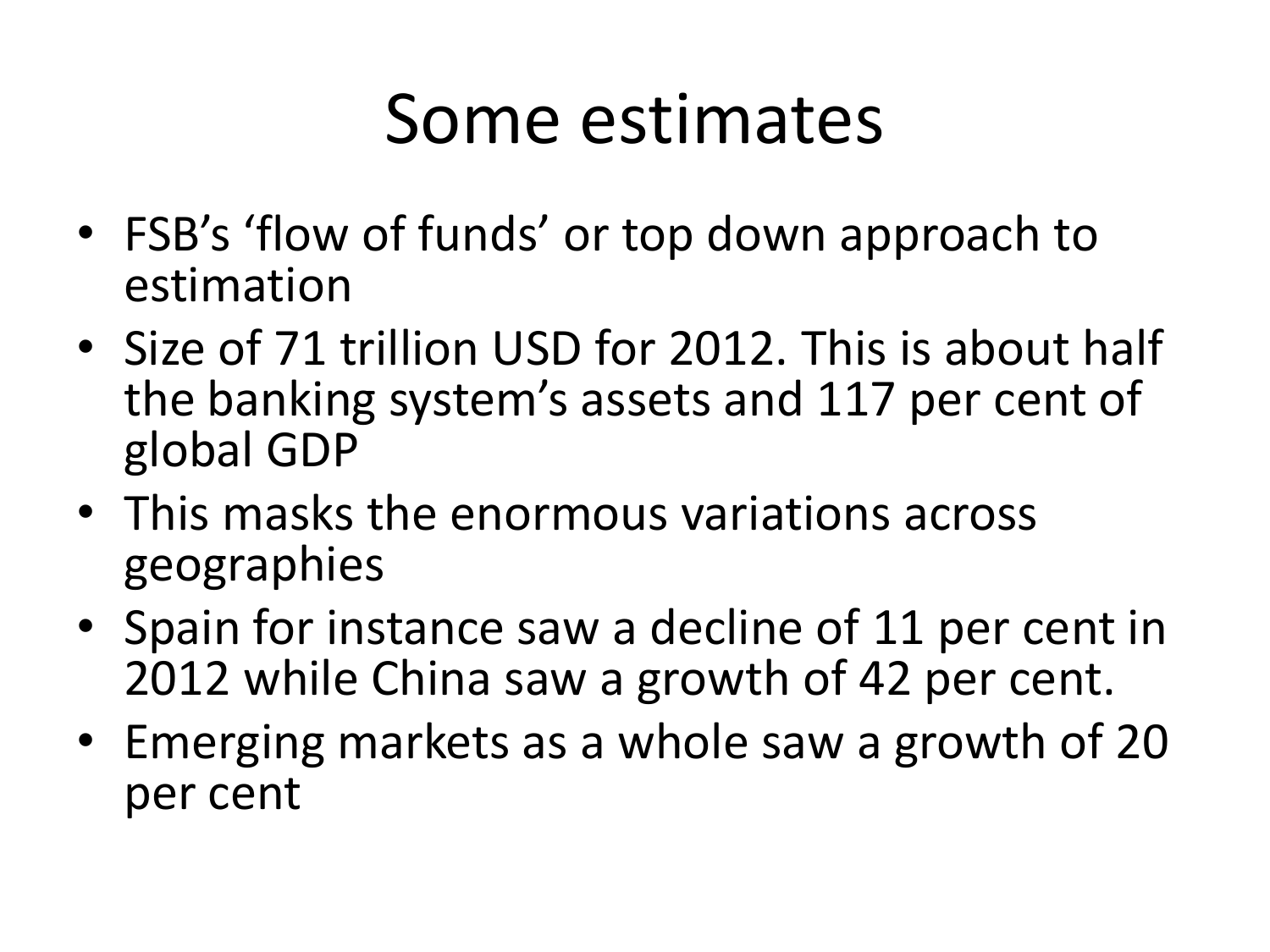### Conventional banks and their shadows: 'what a tangled web we weave '



Source: An Old Fashioned Banking Crisis: Credit Growth and Loan Losses in the UK 1997-2012 : Alistair Milne and Justine Wood (2014 draft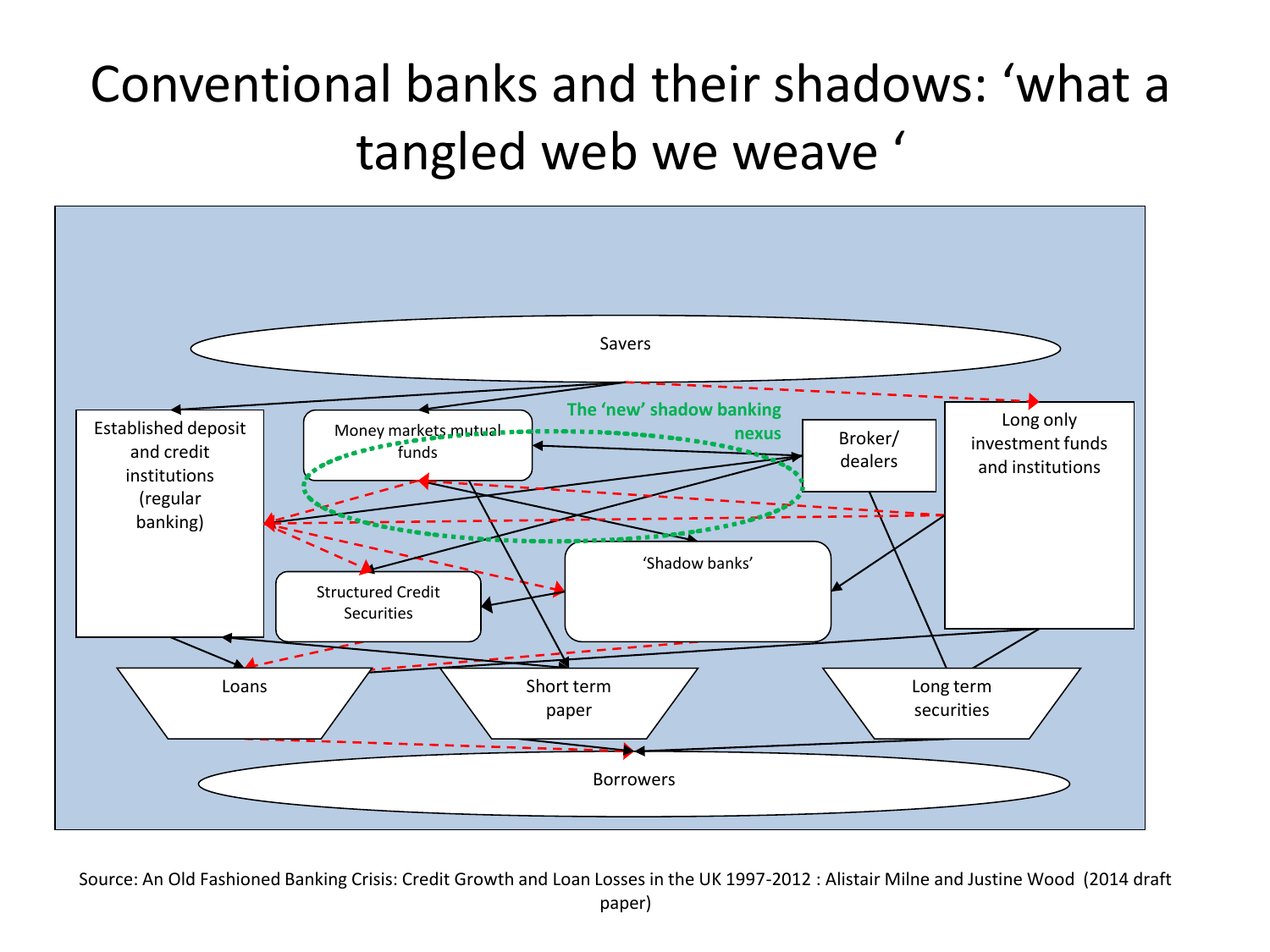### The US experience of 2007-08: a long story cut really short

- Three key players --1)SPVs that facilitate securitization, 2) money market mutual funds (MMMFs) that fund corporations or investment banks through the commercial paper route (ABCPs) and 3)the extensive use of repo mechanisms to lever up balance sheets.
- Mid-2007 -- 'sudden stop' in mid-2007 in investment in mortgage related products when large defaults on underlying mortgages, a shock to house prices led to a sudden loss in faith in structured products related to mortgages.
- 2008-Banking panic centered on the repo market and the markets for short term paper
- Market for structured products collapsed, depositors panicked, liquidity shrank, 'haircuts' on repos and repo rates spiked up sharply.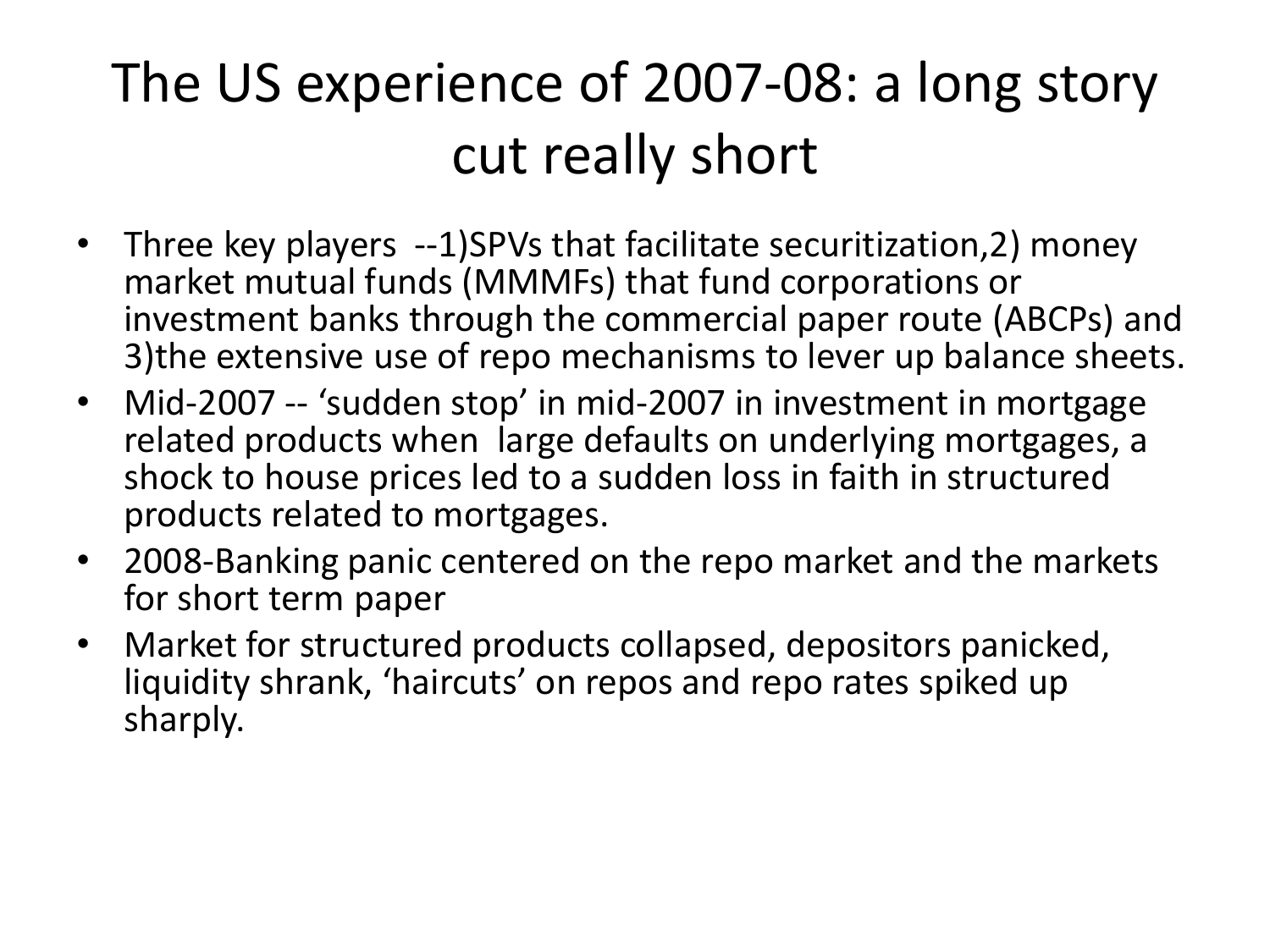### Can we afford to ignore the US experience?

**Average Outstanding CPs in a year** 

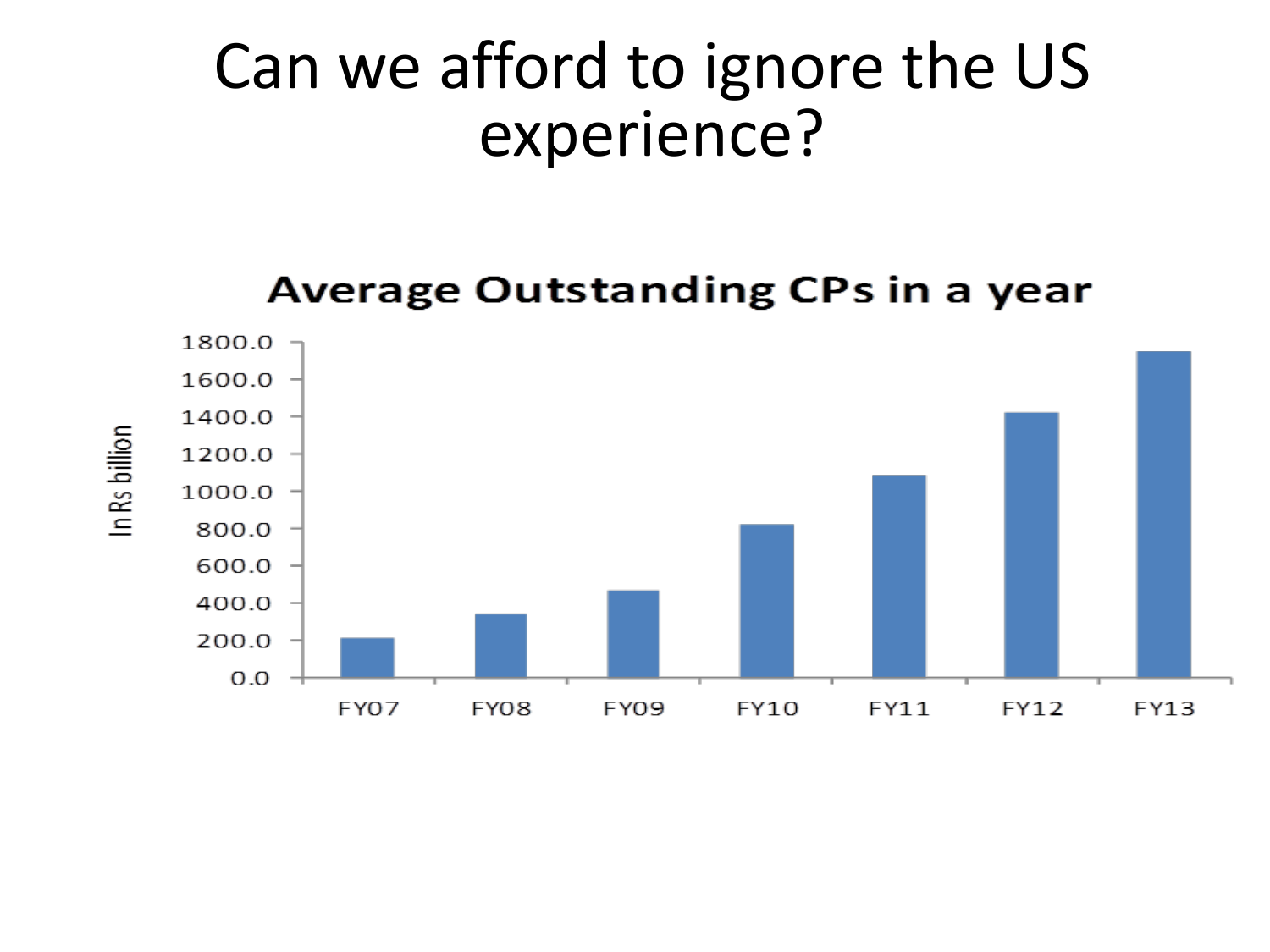Can we afford to ignore the US experience ? (contd)

- Growing use of Commercial Paper (CPs) funded by 'liquid' funds
- Need for securitization infrastructure, housing, retail. Basel-III norms will restrict bank lending, corporate bond market still small
- Need for short-term funding sources growth in repo market. Fledgling inter-corporate repo market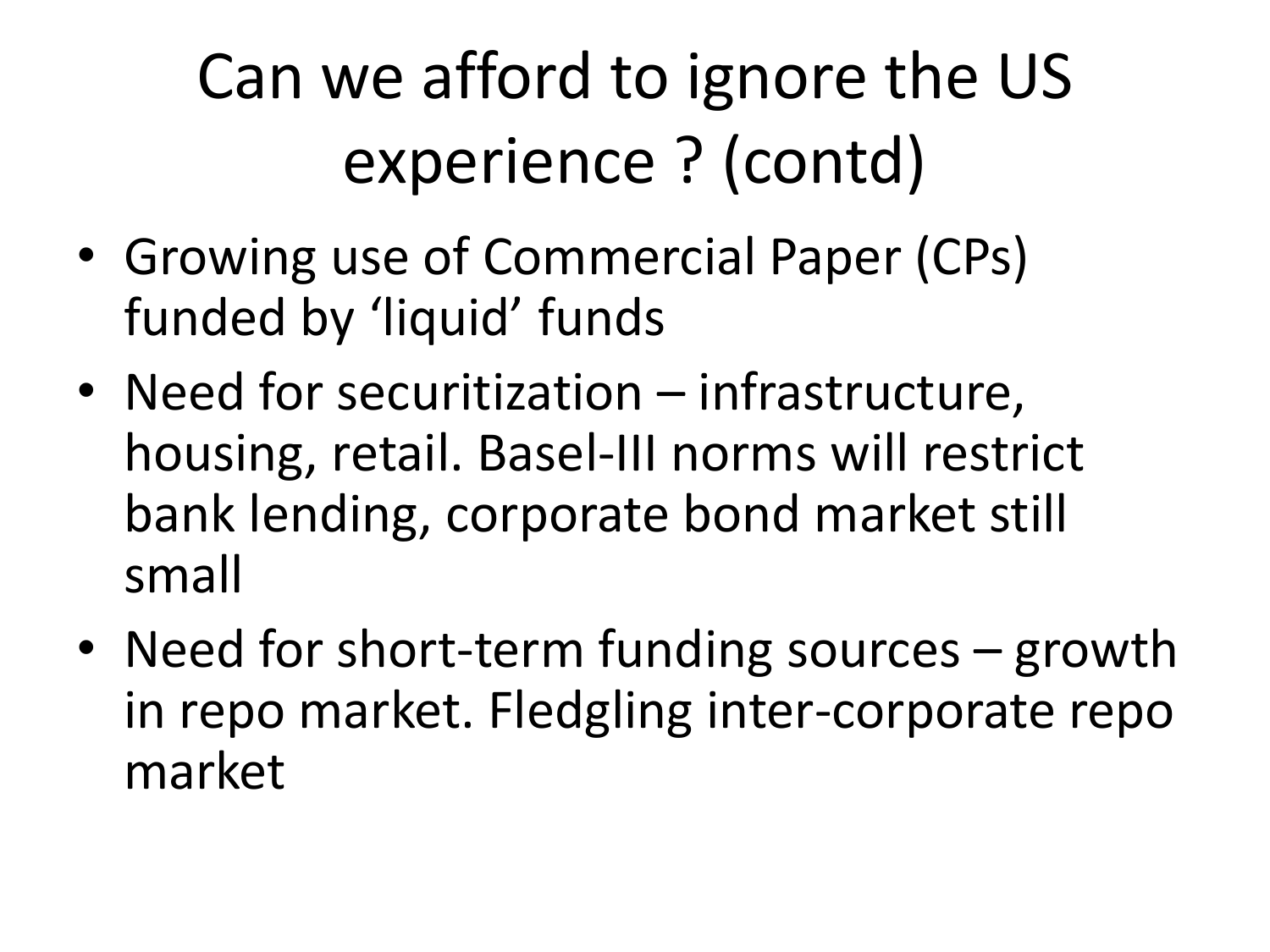Shadow banking – regulatory arbitrage, forbearance or genuine economic demand?

- Greenspan -"I was aware that the loosening of mortgage credit terms for sub-prime borrowers increased financial risk. But I believed then that the benefits of broadened home ownership are worth the risk"
- Genuine economic benefits of 'shadow banking structures'
- The case for 'simple' securitization 1) bankruptcy remote 2) default protected through early amortization and 3) more transparent (if tranches are properly rated) than balance sheet of originator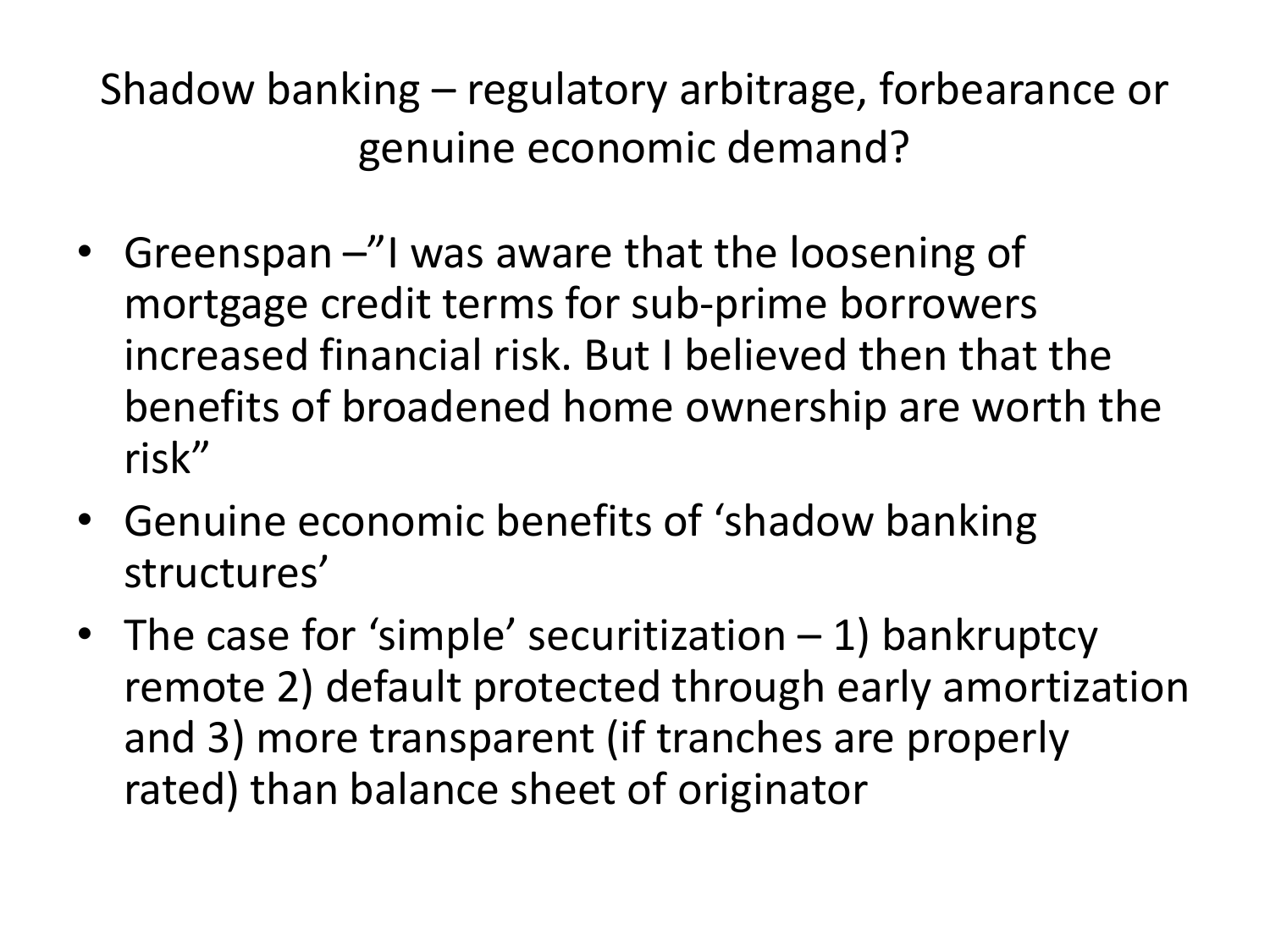### The global regulatory response

- Convergence -- Merge shadow banks into the conventional banking system and expanding the perimeter of the banking regulator to allow this 'convergence'
- Ring-fencing---Sever links with the traditional banking system particularly systemically important financial institutions, create firewalls and leave them relatively unregulated or create a specialized regulator that monitors some critical functions. (Vickers proposal, Volcker rule)
- Regulate the supply of assets that shadow banks provide to regulated entities with special charters, curbs on the degree of innovation or narrowly funded banks and narrow savings banks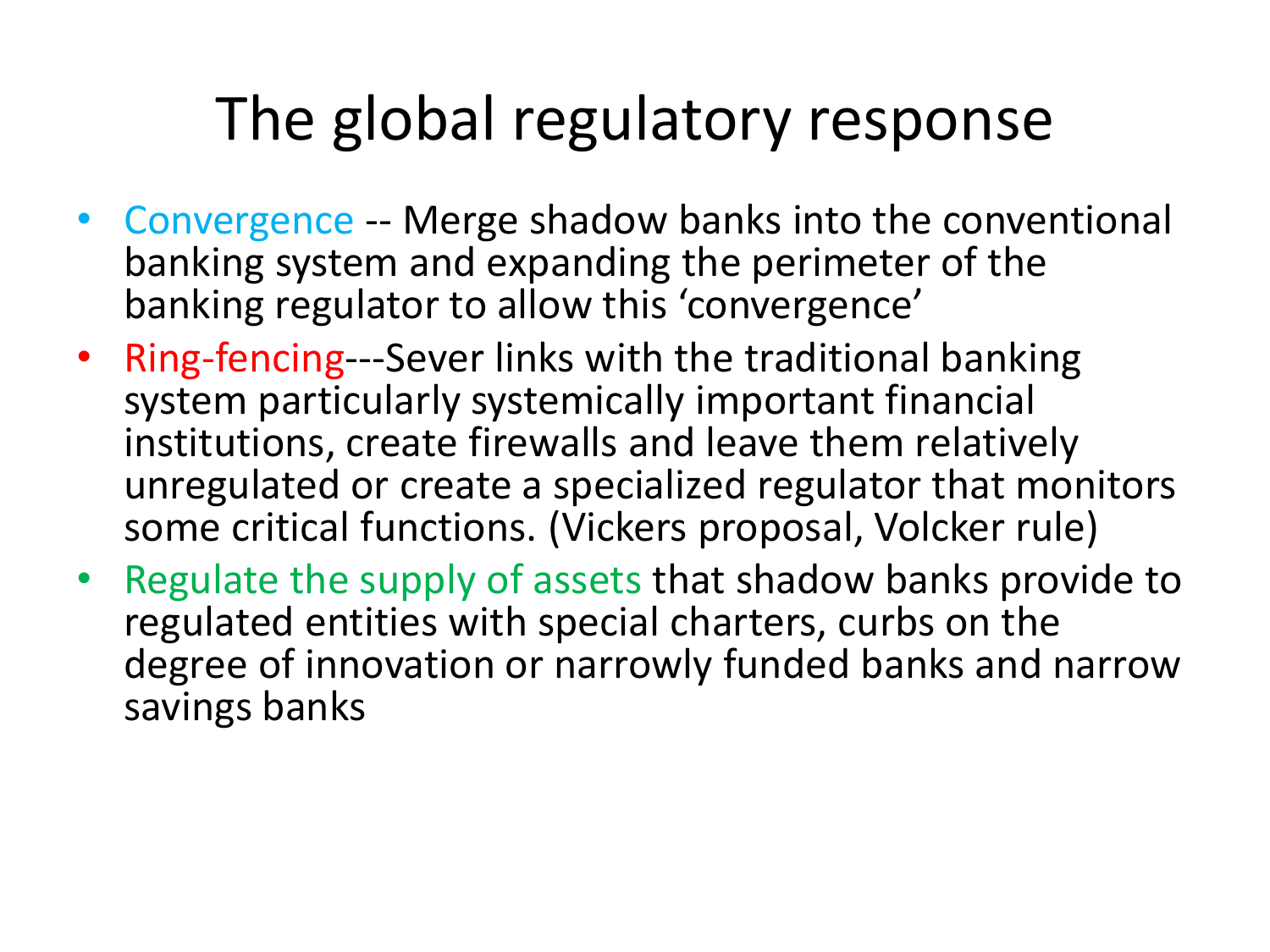### The global regulatory response -- risks

- Convergence shadow banking more procyclical and lower margin. Could compound riskiness of banking system
- Ring-fencing –Core banks could be protected but light regulation for shadow entities could add to macro-risk given large size
- Narrow banks --- need for close regulatory attention and specialized regulation.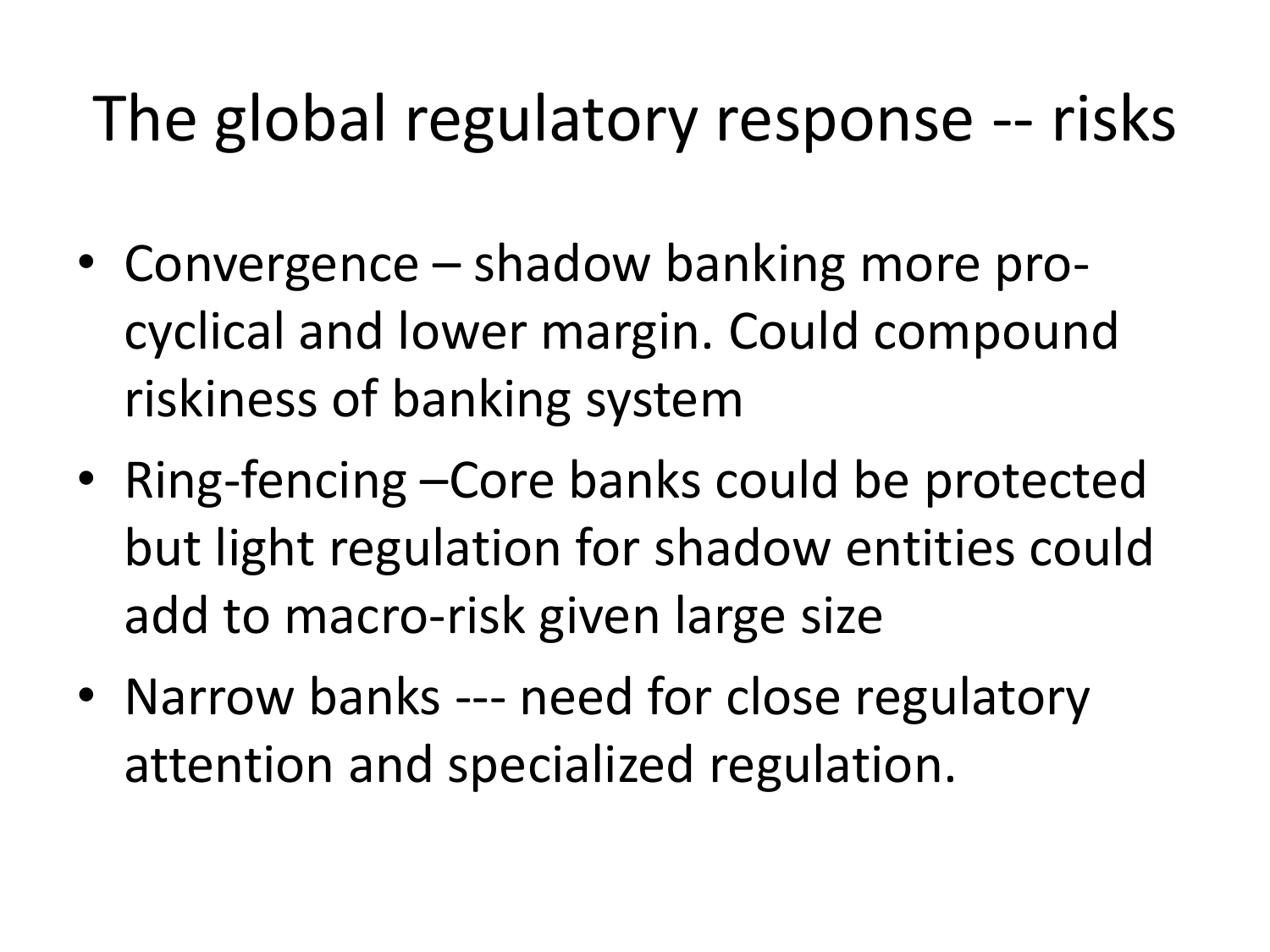# The Indian response -- eclectic

- Accept the fact that 'shadow banks' (Non-bank Finance Companies) are important to support growth and should be allowed to grow
- Full convergence or 'exact' banks not viable.
- However imposes regulatory norms similar to banks (in terms of capital adequacy ratios, risk-weights for assets)
- Lays down stringent liquidity norms in terms of mandatory holding of cash, liquid assets
- Tries to remove distortions in banking structure such as Priority Sector Lending status for lending to NBFCs
- Distinguishes between those entities that are systemically important and those that are not small.
- Large number of other shadow entities -- Nidhis, Chit Funds, commodity Trade financiers, plantation companies, pawn brokers, gold loan companies and so on – currently 'lightly monitored' by state governments but need to build more regulatory capacity in handling them
- Current debate in India on who regulates the NBFCs.
- FSLRC model convert deposit taking NBFCs into banks and place non-deposit systemically important NBFCs under a super regulator.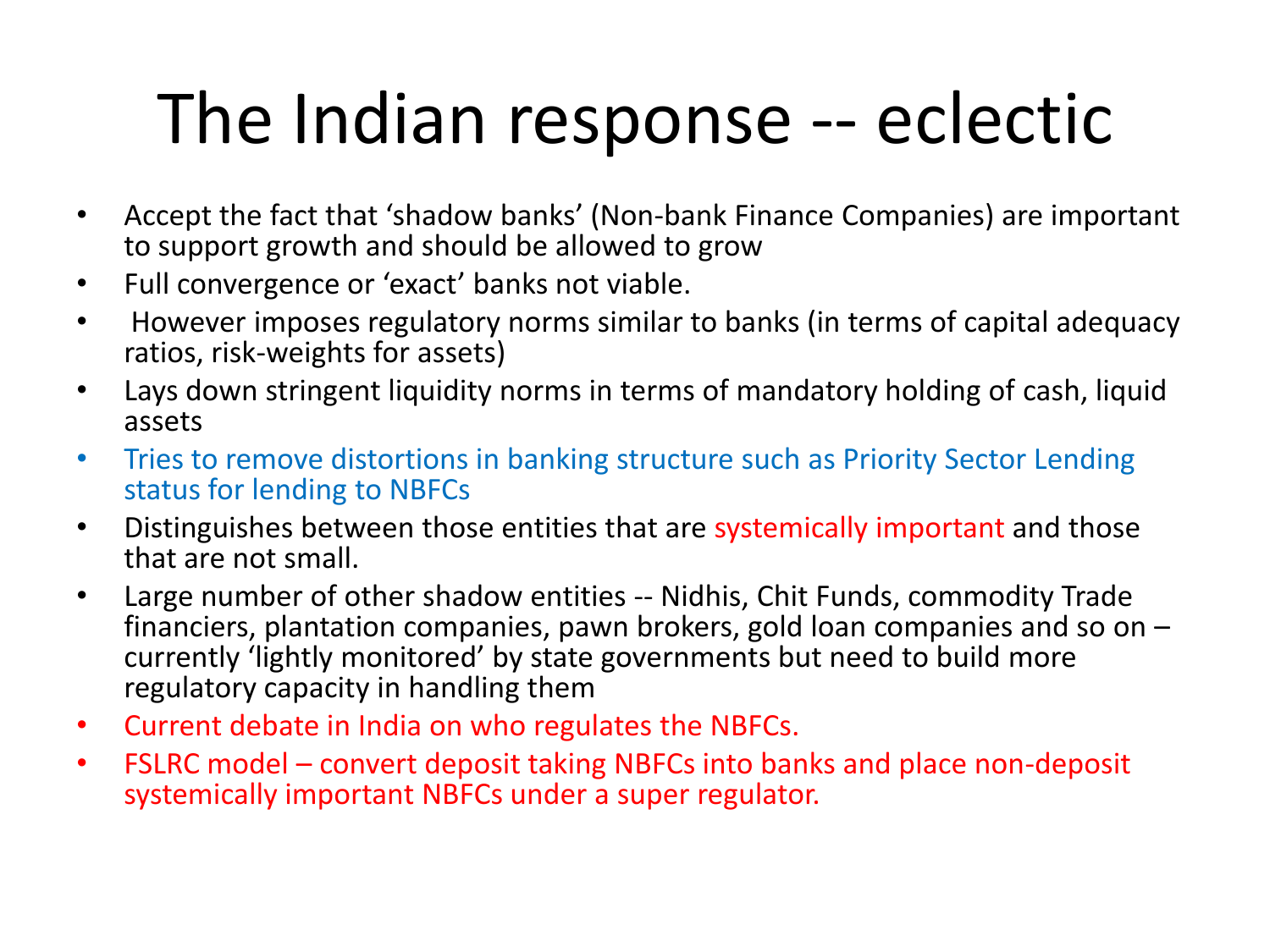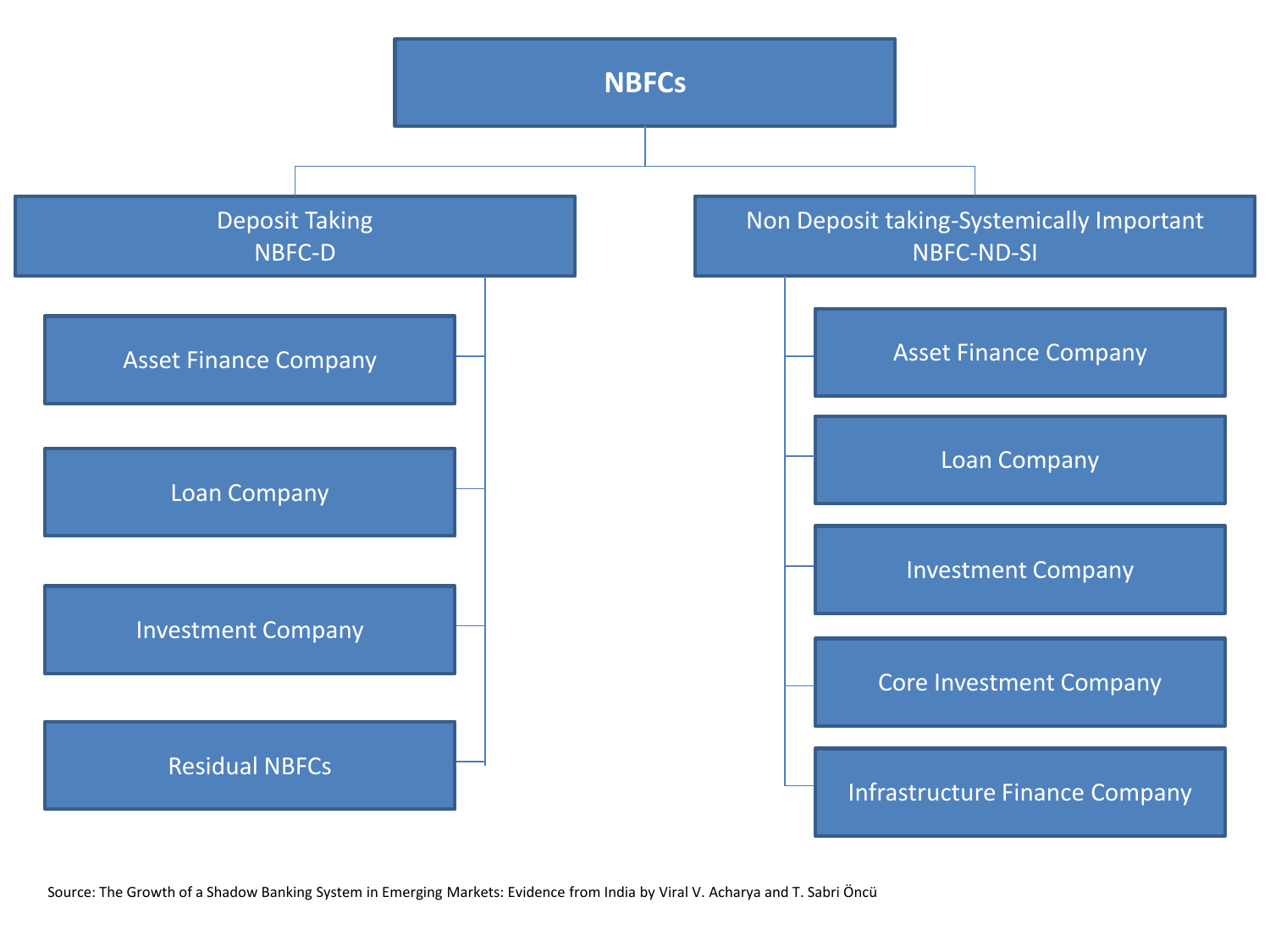### Growth of the NBFC Sector – many in number but a small fraction systemically important



Number of All NBFCs Number of NBFC-Ds and NBFC-ND-SIs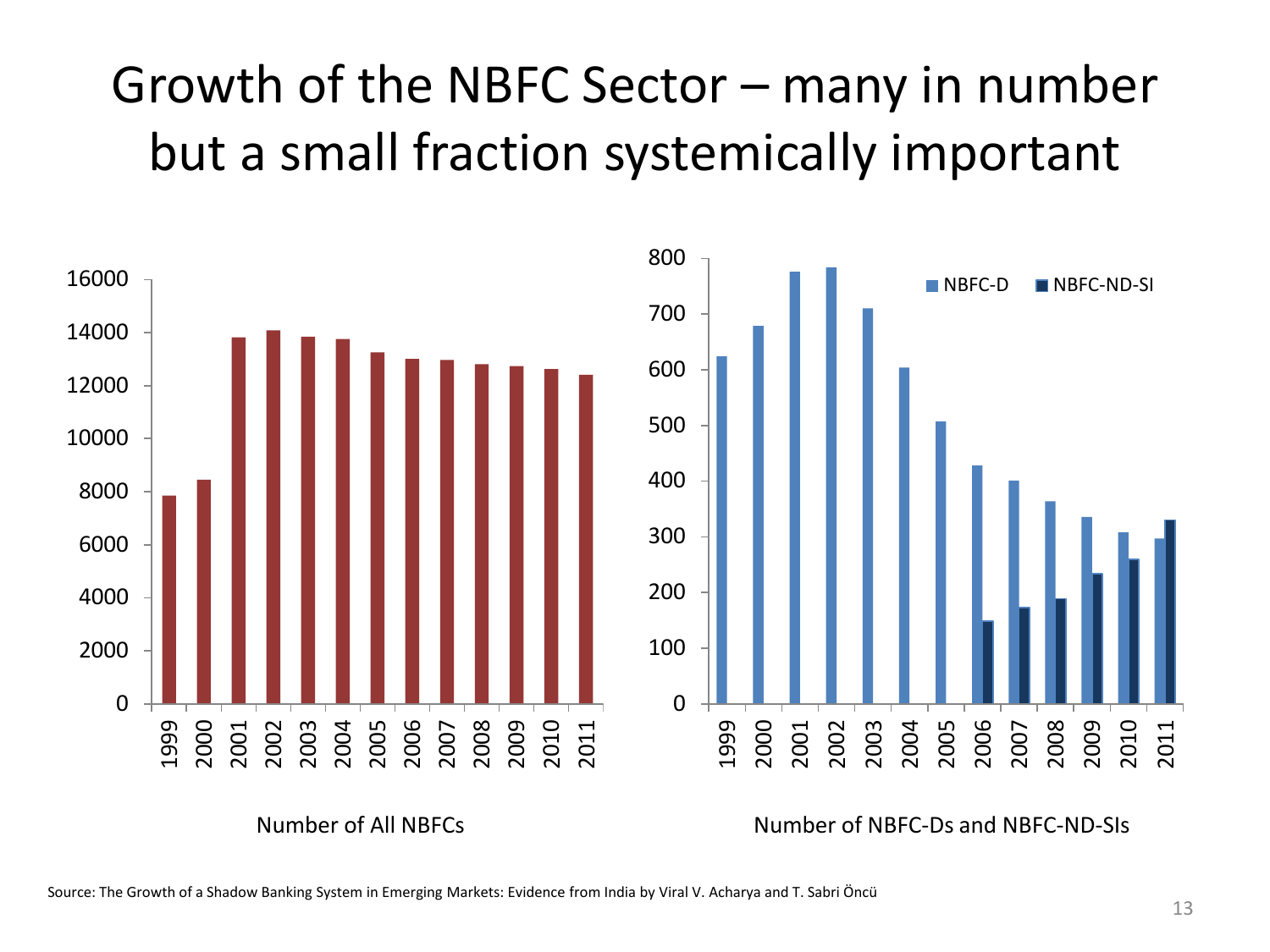#### Public deposits not a source of risk –but leverage + dependence on banks directly and through debentures a problem

|                               | <b>FY06</b> | %FY06     | <b>FY10</b> | %FY10   | FY11   | %FY11   |
|-------------------------------|-------------|-----------|-------------|---------|--------|---------|
| <b>Liabilities</b>            |             |           |             |         |        |         |
| <b>Share Capital</b>          | 0.2215      | 6.70%     | 0.4328      | 6.17%   | 0.4722 | 5.57%   |
| <b>Reserves &amp; Surplus</b> | 0.4774      | 14.44%    | 1.3931      | 19.88%  | 1.5868 | 18.73%  |
| <b>Public Deposits</b>        | 0.2284      | 6.91%     | 0.1735      | 2.48%   | 0.1196 | 1.41%   |
| <b>Borrowings</b>             | 2.0760      | 62.79%    | 4.4986      | 64.18%  | 5.7075 | 67.37%  |
| <b>B&amp;FI Loans</b>         | 0.6231      | 18.85%    | 1.3172      | 18.79%  | 1.8384 | 21.70%  |
| <b>Current liabilities</b>    | 0.3027      | 9.16%     | 0.5114      | 7.30%   | 0.5863 | 6.92%   |
| <b>Total Liabilities</b>      | 3.3060      | 100.00%   | 7.0094      | 100.00% | 8.4725 | 100.00% |
| <b>Assets</b>                 |             |           |             |         |        |         |
| <b>Loans and Advances</b>     | 1.6945      | 51.25%    | 4.1964      | 59.87%  | 5.3607 | 63.27%  |
| <b>Bill Business</b>          | 0.0005      | 0.01%     | 0.0005      | 0.01%   | 0.0009 | 0.01%   |
| <b>Hire Purchase Assets</b>   | 0.4472      | 13.53%    | 0.4169      | 5.95%   | 0.5002 | 5.90%   |
| <b>Investments</b>            | 0.8163      | 24.69%    | 1.5218      | 21.71%  | 1.6413 | 19.37%  |
| Cash and Bank Balances        | <b>NA</b>   | <b>NA</b> | 0.2586      | 3.69%   | 0.2988 | 3.53%   |
| <b>Other Current Assets</b>   | <b>NA</b>   | NA.       | 0.4057      | 5.79%   | 0.4244 | 5.01%   |
| <b>Other Assets</b>           | 0.3476      | 10.51%    | 0.2097      | 2.99%   | 0.2462 | 2.91%   |
| <b>Total Assets</b>           | 3.3060      | 100.00%   | 7.0094      | 100.00% | 8.4725 | 100.00% |

NBFCs include NBFC-D, NBFC-ND-SI and RNBCs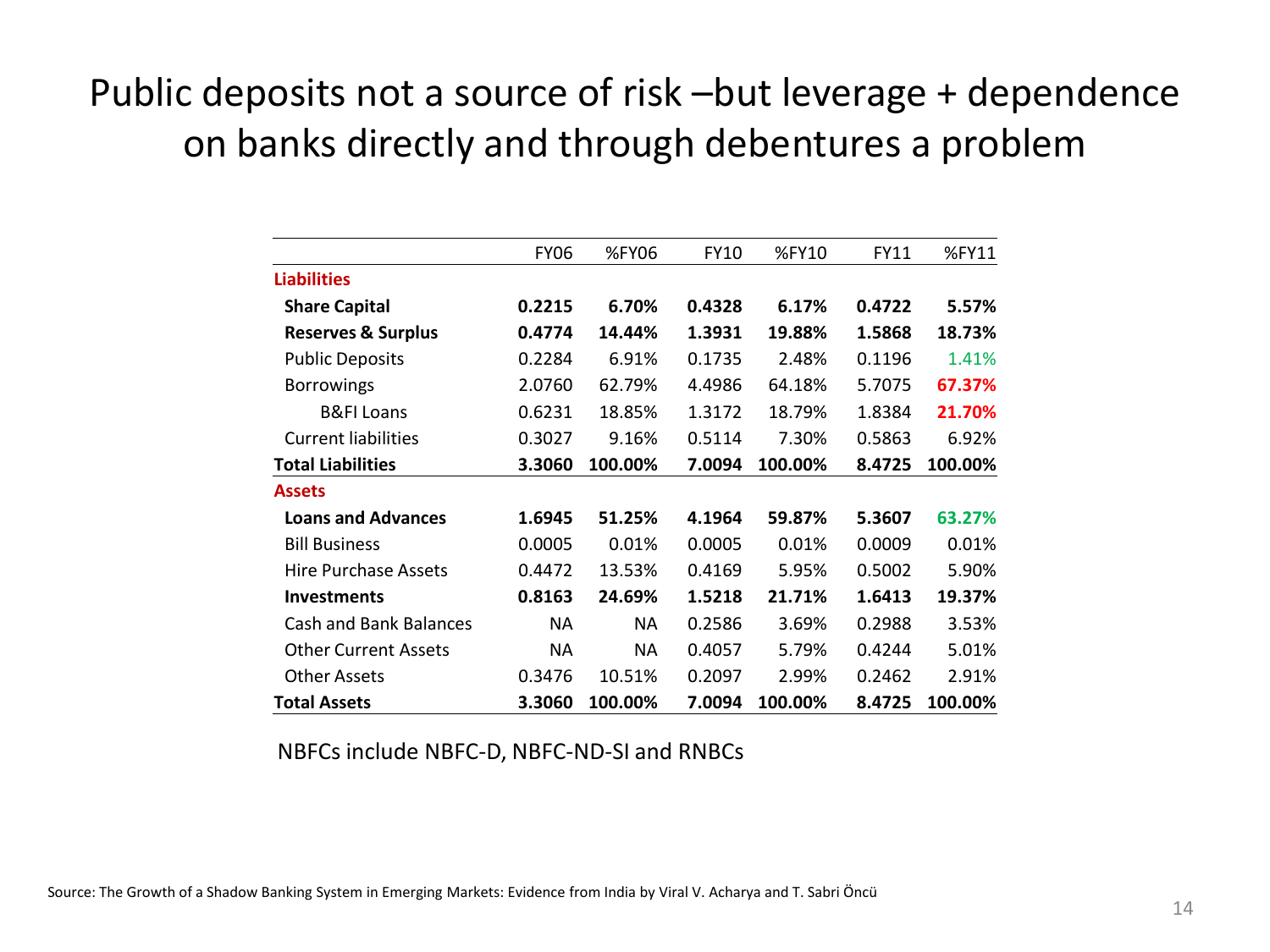#### Size matters – a comparison of banks and their shadow

|                                                       | <b>FY06</b> | <b>FY10</b> | <b>FY11</b> | <b>FY12</b> | <b>FY13</b> |
|-------------------------------------------------------|-------------|-------------|-------------|-------------|-------------|
| Number of NBFCs                                       | 13,014      | 12,630      | 12,409      | 12,385      | 12,225      |
| Bank Credit of all Scheduled banks (Rs trn)           | 15.728      | 33.377      | 40.608      | 50.746      | 58.797      |
| <b>NBFC Credit as a percentage of Bank Credit</b>     | 10.77%      | 12.57%      | 13.20%      | 13.76%      | 14.31%      |
| Assets of all scheduled banks (Rs trn)                | 25.315      | 52.58       | 61.47       | 83.208      | 95.733      |
| NBFC Assets as a percentage of Bank Assets            | 13.06%      | 13.33%      | 13.78%      | 12.80%      | 13.06%      |
| Bank deposits of all Scheduled banks (Rs trn)         | 21.858      | 46.352      | 53.552      | 64.537      | 74.295      |
| NBFC Public Deposits as a percentage of bank deposits | 1.05%       | 0.37%       | 0.22%       | 0.15%       | 0.14%       |

NBFCs include NBFC-D, NBFC-ND-SI and RNBCs Scheduled Banks include Commercial Banks and Cooperative Banks

Size of NBFCs could lead to macro-stress if their balance sheets come under pressure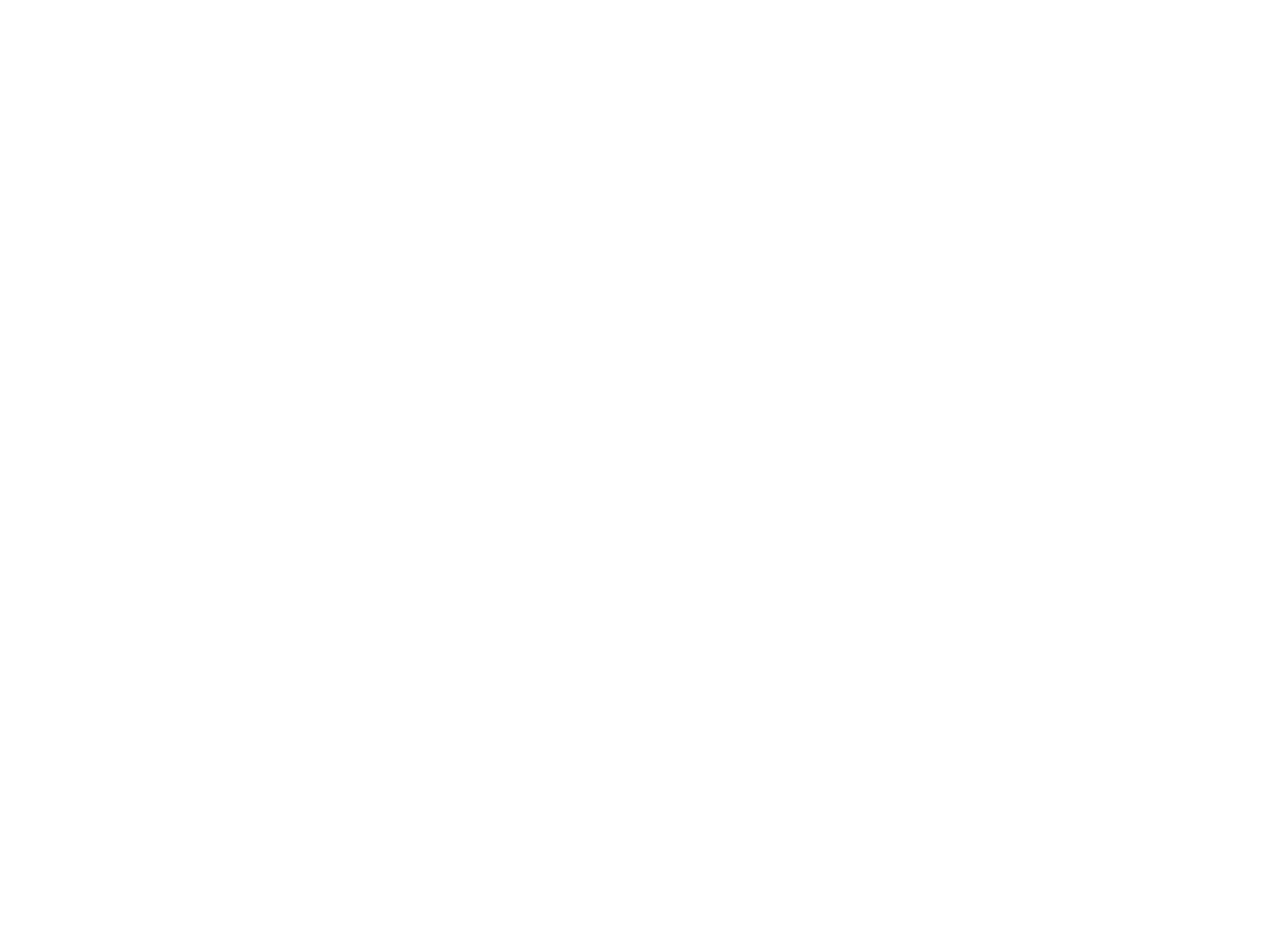### The reverse flow: India's own shadow crisis of August 2008

- Private banks used NBFCs more than public sector banks to meet mandated lending requirements, penetrate non-urban areas.
- Global financial crisis led to a run on private bank deposits since public sector deposits were seen to be 'government guaranteed'
- Severe liquidity shortage for NBFCs –difficulty in rolling over CPs
- Run on mutual funds that held NBFC CPs
- RBI Act could not allow direct liquidity support to NBFCs or MFs. Indirect liquidity support through special windows at banks and financial institutions.
- Banks not willing to lend short term fearing default led to escalation of crisis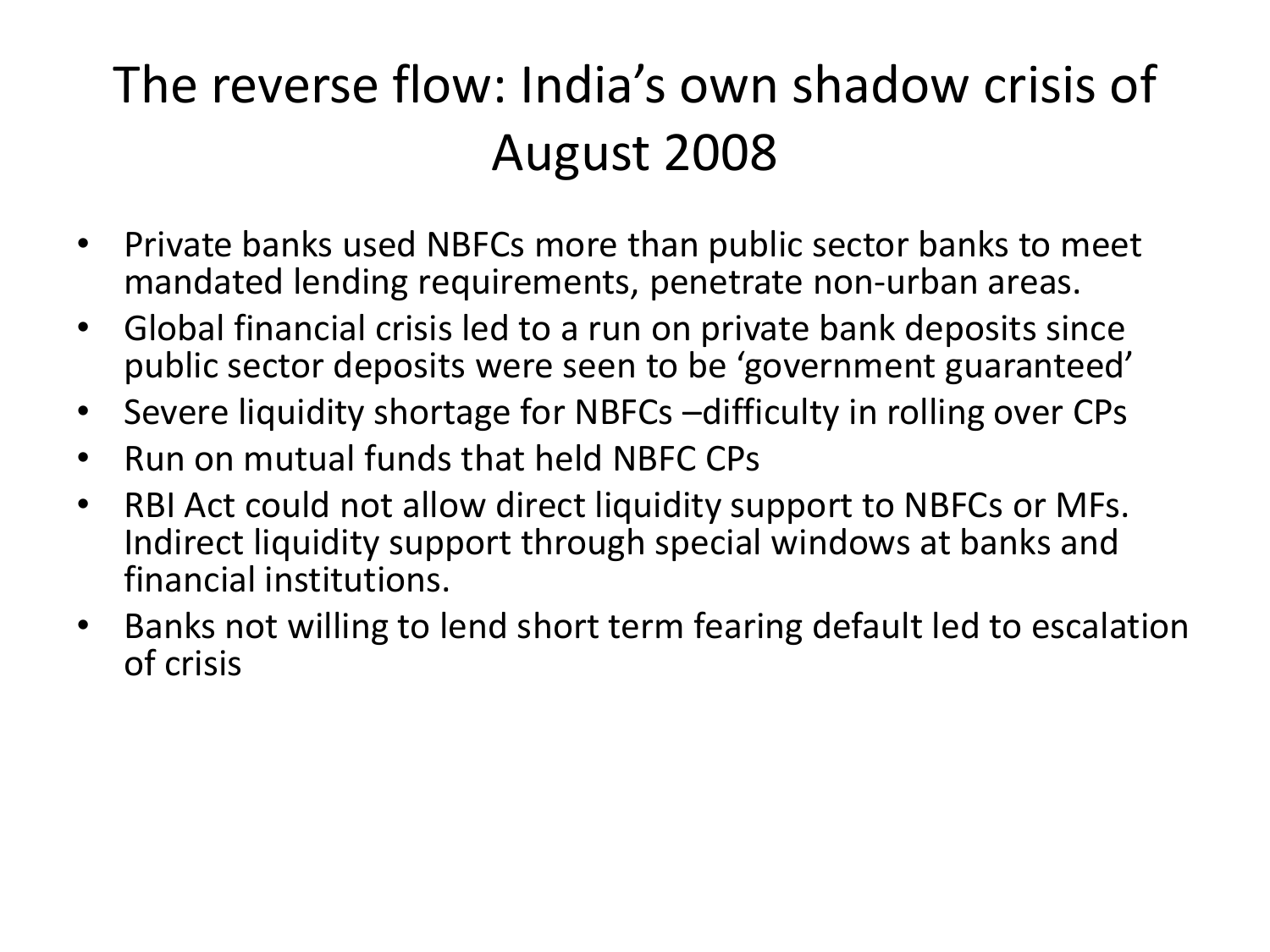Responses, conclusions and the way forward

- Close link between banks and NBFCs make a case for the bank regulator to supervise both
- Besides need to ensure regulatory standard in line with banks also calls for a common regulator.
- Super-regulator also non deposit shadow banks might be forced to follow ' light touch'
- Specialized subsidiary of regulator need given size and importance of shadow banks.
- Formal liquidity backstop from central bank imperative but need to avoid 'moral hazard' issues